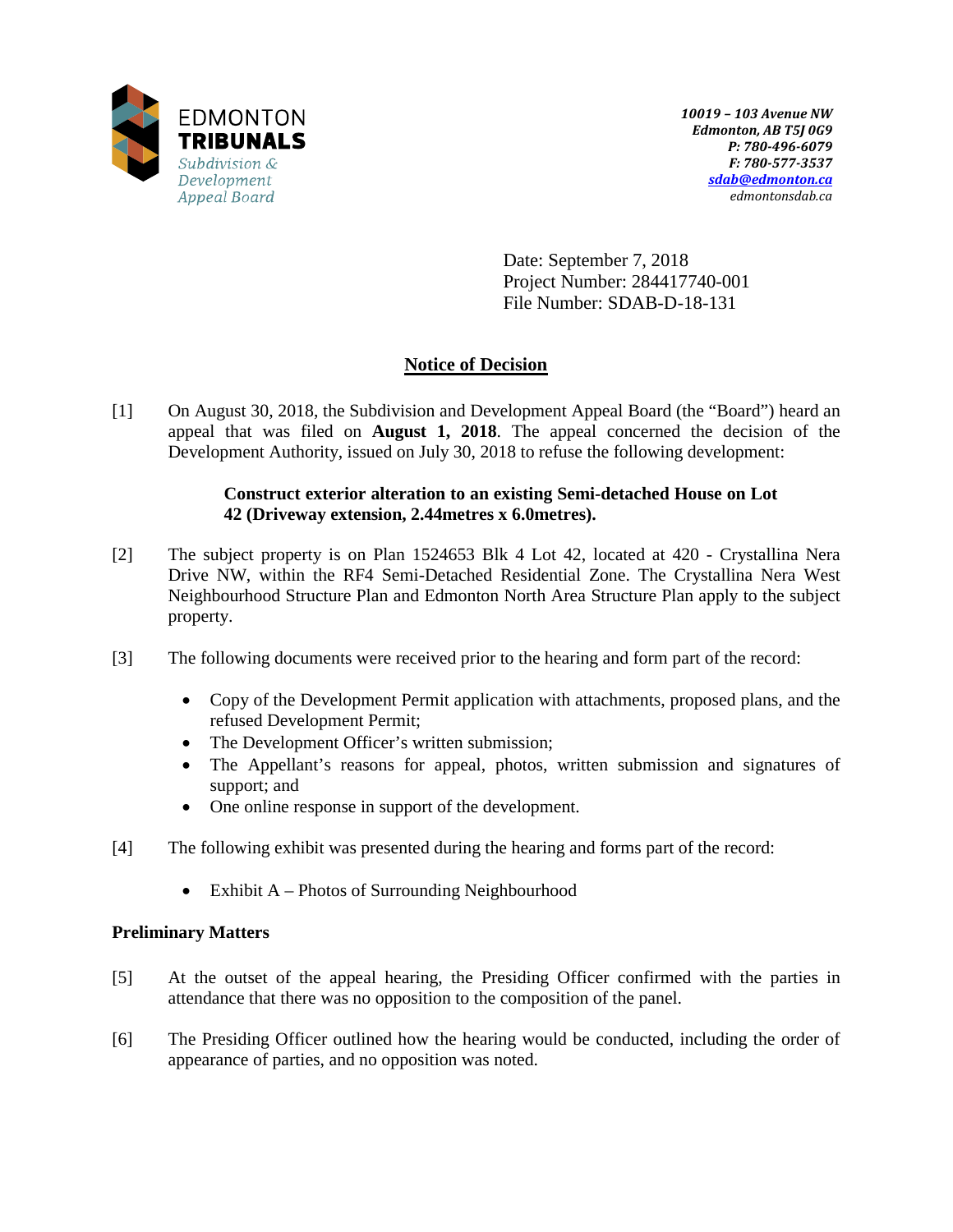[7] The appeal was filed on time, in accordance with Section 686 of the Municipal Government Act, RSA 2000, c M-26. *"Municipal Government Act"*

### **Summary of Hearing**

- *i) Position of the Appellant, K. Moore*
- [8] The Appellant is proposing to expand her driveway in order to park multiple vehicles. Her household has three vehicles, one of which is too large to fit into the garage. They currently have to shuffle vehicles in the morning to get in and out of their driveway and would like to avoid this.
- [9] Several of her current neighbours also have multiple vehicles and use the limited street parking. A neighbour's vehicle is always parked in front of her house.
- [10] This area is currently under construction and as a result there are often large construction vehicles parked directly in front of her home. The construction began three or four months ago and it is expected to continue for an extended period of time.
- [11] The Appellant noted that the road in front of their home is a future bus route which will decrease on-street parking opportunities once buses start running. She was not certain where the bus stops would be located.
- [12] The Appellant suggested that the proposed driveway extension would minimize the number of vehicles parked on the road and this would help with street cleaning and snow removal.
- [13] The Appellant also suggested that fewer vehicles parked on the street would make it safer for crossing pedestrians.
- [14] The Appellant reviewed the photos she had e-mailed just prior to the hearing (marked Exhibit A). The photos provided an overview of the neighbourhood and included:
	- a) her home and the current driveway;
	- b) the immediately surrounding properties;
	- c) vehicles parked on the road;
	- d) properties currently under construction like show homes and homes for sale; and,
	- e) The temporary no parking signs along the street, which have been there for approximately a week.
- [15] The Appellant provided the following responses to questions from the Board:
	- a) She acknowledged that the proposed development would remove one on-street parking spot.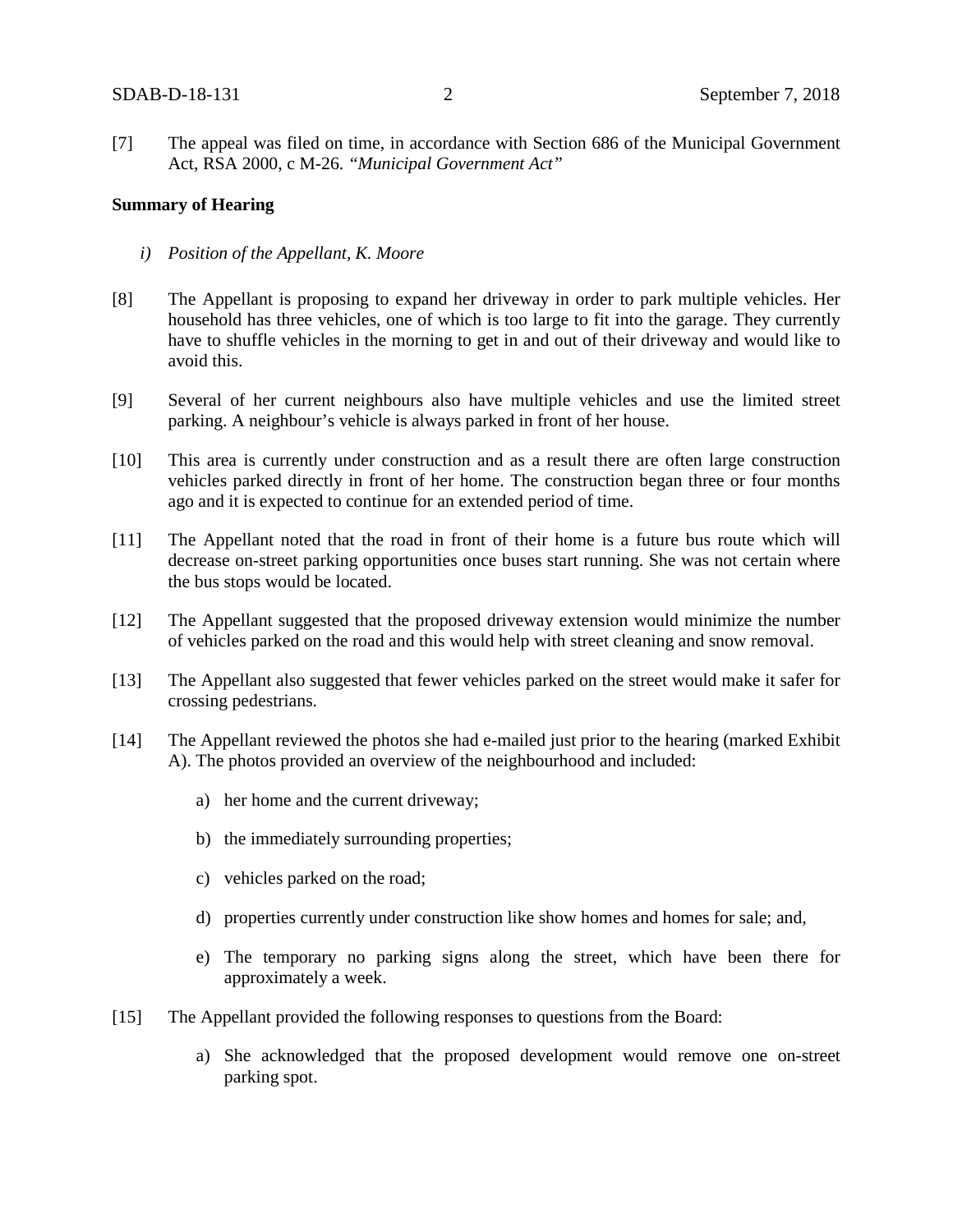- b) She believed there would be sufficient room to place snow on the green space between the suggested driveway extension and the property line. She acknowledged that the proposed development and reduced green area would reduce the curb appeal.
- c) She confirmed that there is not a separate walkway to the front door and they are currently using the driveway as the walkway.
- d) This is a brand new construction and the Appellant took possession on December 28, 2017. The Appellants only had two vehicles at the time of possession.
- e) Although she spoke with the owner of the immediately adjacent property, she was not able to obtain his signature of support. The home is occupied by renters.
- f) The adjoining unit to the left has concrete poured to the left of the driveway leading to front steps. She is not aware if there are currently any other such extensions in the neighbourhood.
- g) She believes there is a park planned further west along the block at 454 Crystallina Nera Drive NW.
- *ii) Position of the Development Officer, E. Lai*
- [16] The Development Authority did not attend the hearing and the Board relied on Ms. Lai's written submission.

### **Decision**

[17] The appeal is **DENIED** and the decision of the Development Authority is **CONFIRMED**. The development is **REFUSED**.

#### **Reasons for Decision**

- [18] The proposed development is located within the (RF4) Semi-detached Residential Zone.
- [19] The Board supports the conclusions reached by the Development Authority through their review of this application.
- [20] There are four variances that would be necessary for this application and the Board cannot support granting those variances. The Board has concluded that should this development proceed it would have a material impact on the neighbourhood for the reasons that follow.
- [21] A review of the Appellant's photographic evidence shows that most other addresses in the area do not have driveway extensions such as the one proposed and as such, this development would not be characteristic of the neighbourhood.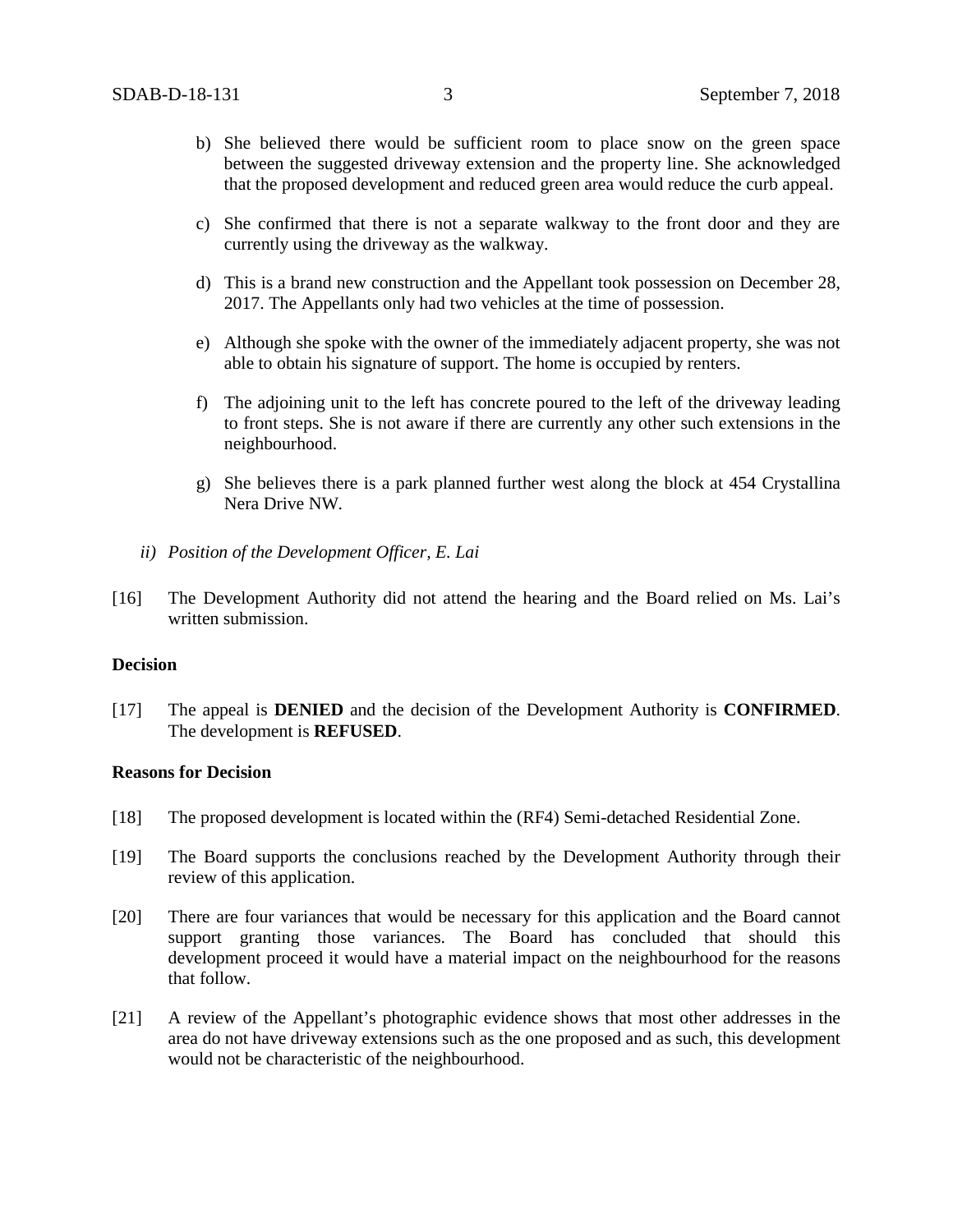- [22] The Board notes that this style of Semi-detached housing development within this Zone already diminishes front landscaping to a minimum standard. Further encroachment within that space as suggested by the proposed development would impact the visual appeal of this property.
- [23] The Board also finds that by increasing the width of the concrete and the parking area, the walkability of this particular street would also be diminished. Based on the evidence provided, there are parks planned within close proximity that will have pedestrian traffic accessing the sidewalk in front of the subject property, and such an extension would have a material impact on the pedestrians in the neighbourhood.
- [24] The Board finds that the Appellant's evidence suggests that one on-street parking space would be removed, or at the least greatly reduced, if such development were approved. This would affect the availability of the surrounding community's access to parking.
- [25] The Board considered that approving such a development may entice neighbours in the community to also develop such extensions to their driveways, which would result in a compounded negative impact on on-street parking within this community.
- [26] Evidence was provided to the Board indicating that the subject site is located on a future bus route, and although specific drop-off and pick-up stops have not been identified, such circumstances would result in even more stress and impact on on-street parking.
- [27] The Board notes that the Appellant indicated significant construction activity exists in the area, but provided verbal evidence that such construction will be temporary in nature; therefore, the Board did not consider this fact as impactful.
- [28] Despite the Appellant providing evidence of considerable neighbourhood support to allow this extension, the Board determined that, notwithstanding those in support were in the notification zone, the majority of those individuals would not be significantly impacted by this development.
- [29] For all the above reasons, the Board finds that the proposed development will unduly interfere with the amenities of the neighbourhood and materially interfere with and affect the use, enjoyment or value of neighbouring parcels of land.

Vincent Laberge, Presiding Officer Subdivision and Development Appeal Board

Board Members in Attendance: Ms. P. Jones; Ms. S. McCarney; Mr. A. Nagy; Ms. D. Kronewitt-Martin

cc: Development & Zoning Services – E. Lai / A. Wen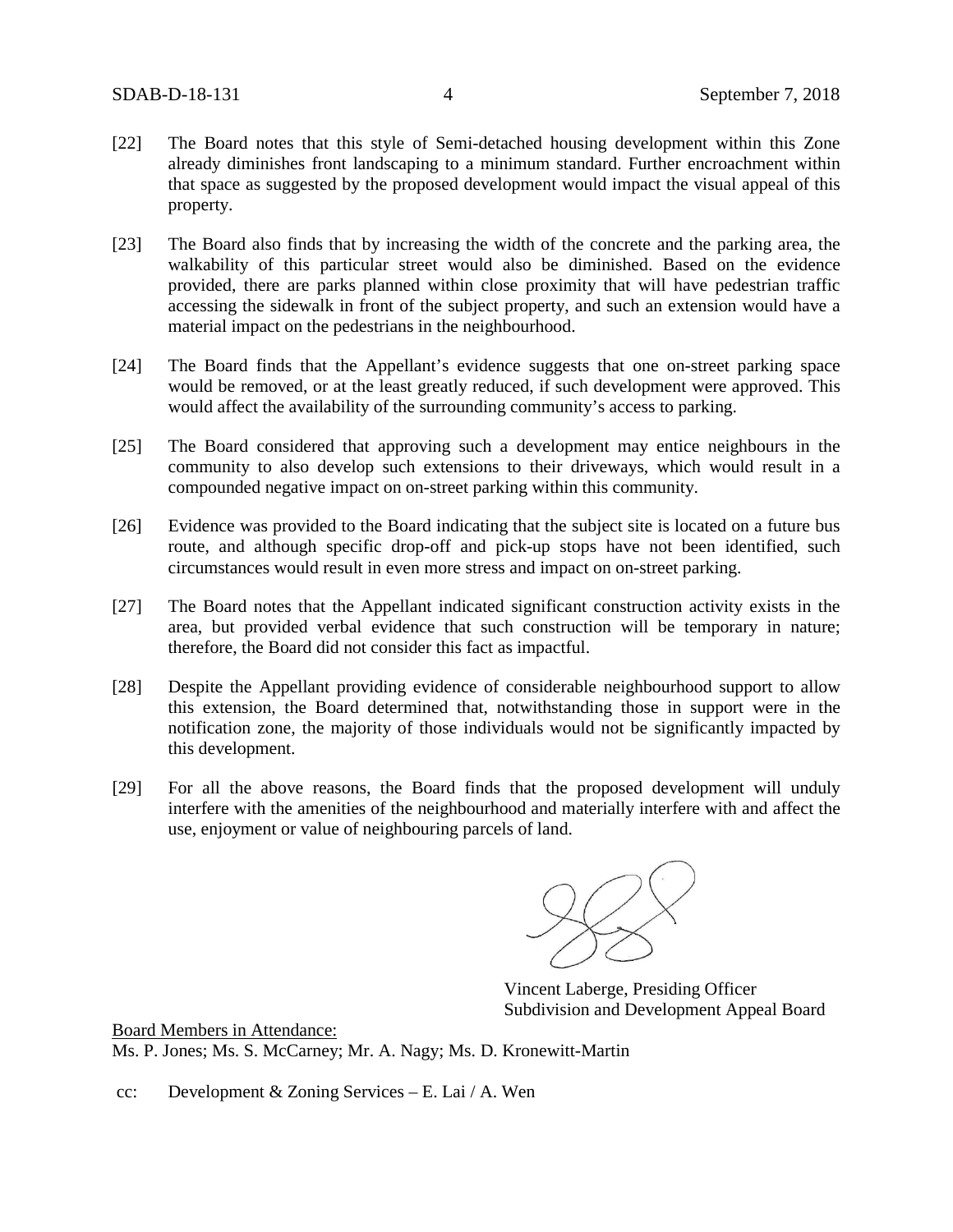### **Important Information for the Applicant/Appellant**

- 1. This decision may be appealed to the Alberta Court of Appeal on a question of law or jurisdiction under Section 688 of the *Municipal Government Act*, RSA 2000, c M-26. If the Subdivision and Development Appeal Board is served with notice of an application for leave to appeal its decision, such notice shall operate to suspend the Development Permit.
- 2. When a decision on a Development Permit application has been rendered by the Subdivision and Development Appeal Board, the enforcement of that decision is carried out by the Sustainable Development Department, located on the 2nd Floor, Edmonton Tower, 10111 – 104 Avenue NW, Edmonton, AB T5J 0J4.

*NOTE: The City of Edmonton does not conduct independent environmental checks of land within the City. If you are concerned about the stability of this property for any purpose, you should conduct your own tests and reviews. The City of Edmonton, when issuing a development permit, makes no representations and offers no warranties as to the suitability of the property for any purpose or as to the presence or absence of any environmental contaminants on the property.*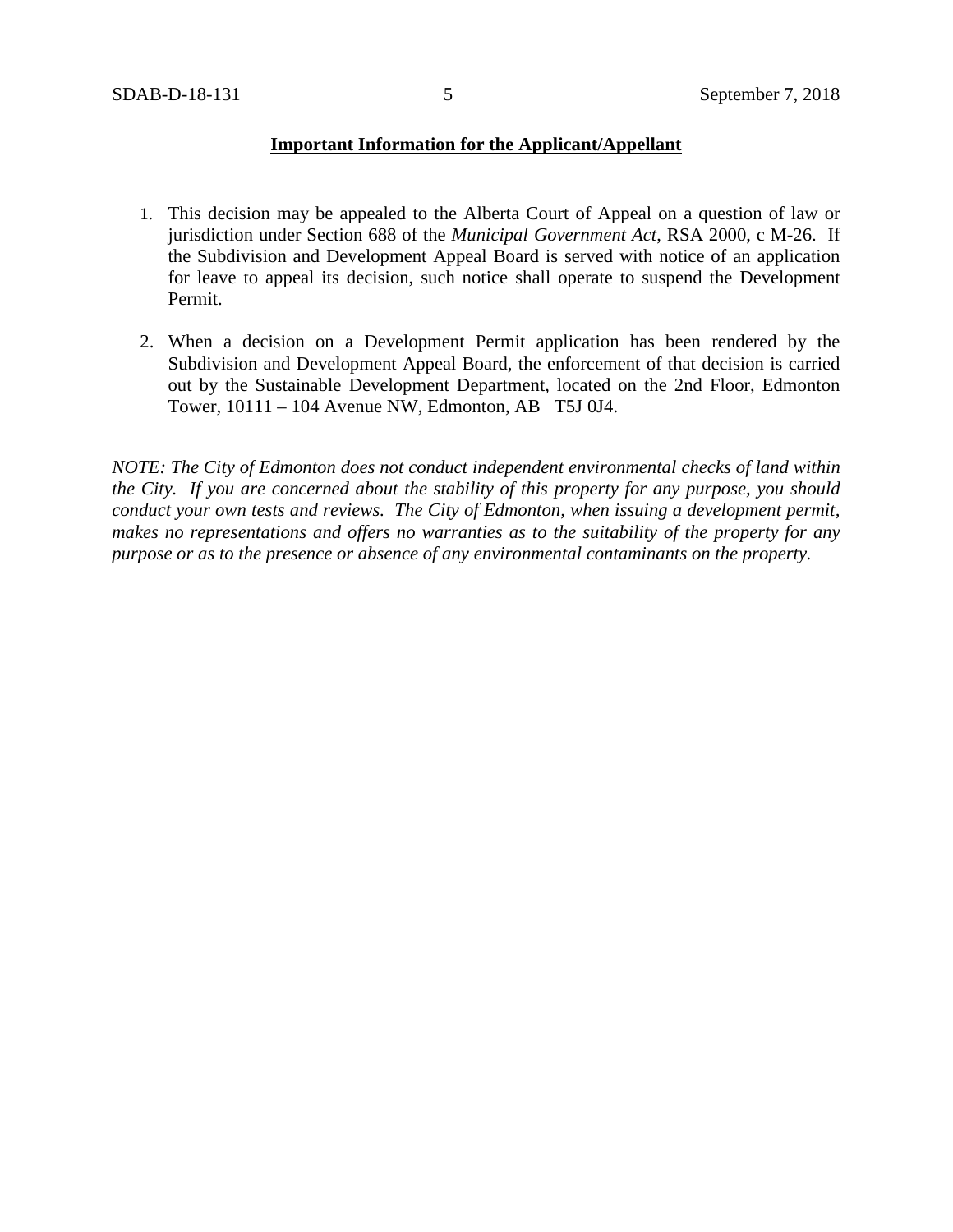

Date: September 7, 2018 Project Number: 275438152-001 File Number: SDAB-D-18-132

# **Notice of Decision**

[1] The Subdivision and Development Appeal Board (the "Board") at a hearing on August 1, 2018, made and passed the following Motion:

> "That the appeal hearing regarding **275438152-001** be **TABLED** to August 30, 2018."

[2] On August 30, 2018, the Board made and passed the following motion:

"That SDAB-D-18-132 be raised from the table."

[3] On August 30, 2018, the Board heard an appeal that was filed on **July 22, 2018**. The appeal concerned the decision of the Development Authority, issued on July 12, 2018, to approve the following development:

## **Erect a fence 1.5metres in Height in the front Yard (along north property line) and a fence 2.4metres in Height (within the south side yard)**

- [4] The subject property is on Plan 777HW Blk 15 Lot 3, located at 12410 93 Street NW, within the (RF3) Small Scale Infill Development Zone. The Mature Neighbourhood Overlay applies to the subject property.
- [5] The following documents were received prior to the hearing and form part of the record:
	- Copy of the Development Permit application with attachments, approved site plan, and the approved Development Permit;
	- The Development Officer's written submission;
	- The Appellant's written submissions;
	- The Respondent's written submission; and
	- Online responses.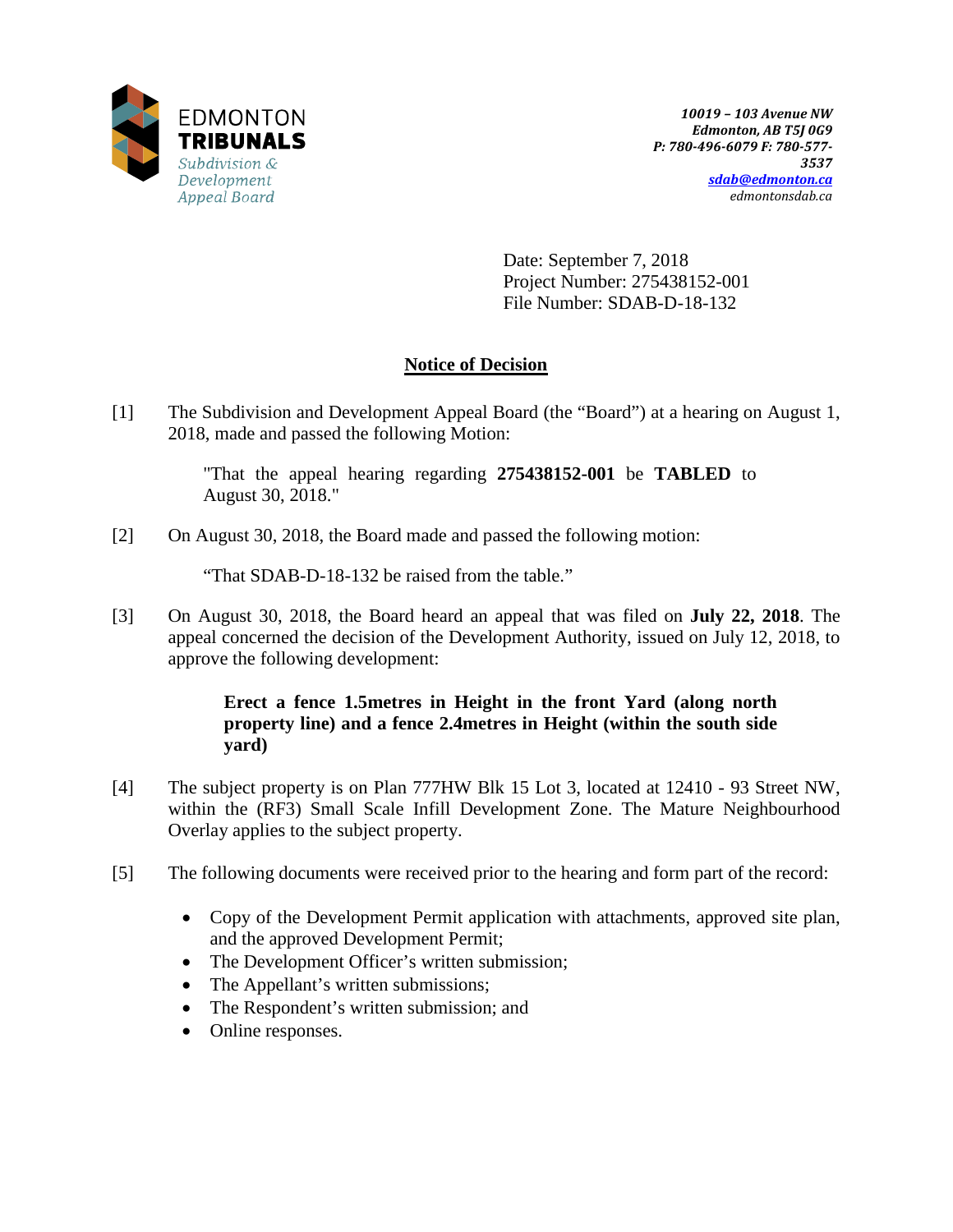### **Preliminary Matters**

- [6] At the outset of the appeal hearing, the Presiding Officer confirmed with the parties in attendance that there was no opposition to the composition of the panel.
- [7] The Presiding Officer outlined how the hearing would be conducted, including the order of appearance of parties, and no opposition was noted.
- [8] The appeal was filed on time, in accordance with Section 686 of the *Municipal Government Act*, RSA 2000, c M-26. *"Municipal Government Act*"

### **Summary of Hearing**

- *i) Position of the Appellant, C. Mawer*
- [9] Ms. Mawer was accompanied by Mr. Malanowski.
- [10] Ms. Mawer stated that the neighbourhood currently does not have any front fences that are five feet in height or any eight foot high side fences. In fact, she noted that there is not a single front fence of any size in their part of the neighbourhood.
- [11] The Appellants indicated that they would have no problem with a standard four foot fence but a five foot fence would impede their sight lines from their living room window of a very attractive street. Based on the look of the neighbourhood and feedback from neighbours, the Appellants believe that an over height fence would be out of character and would negatively impact the neighbourhood.
- [12] The Appellants stressed that they are concerned that the proposed development would send the wrong message to potential buyers and would have a negative impact on their property value. This is confirmed by the letter from a realtor contained in their submission.
- [13] In conclusion, Ms. Mawer wanted to point out that their address is incorrectly listed as 91 Street rather than 93 Street in the Agenda. To confirm, the Appellant's correct address is 12406 – 93 Street NW.
- [14] The Appellants provided the following responses to questions from the Board:
	- a) They do not see why a five foot high fence would be more of a deterrent to children than a four foot high fence. Their objection is to the extra foot.
	- b) Regarding the north/south fence, after reading the Respondent's submission, the Appellants indicated that they understand that the reason Ms. Jasinoski wants the fence eight feet in height is for added privacy for her deck. They further acknowledged that the Respondent's deck is higher than a standard deck.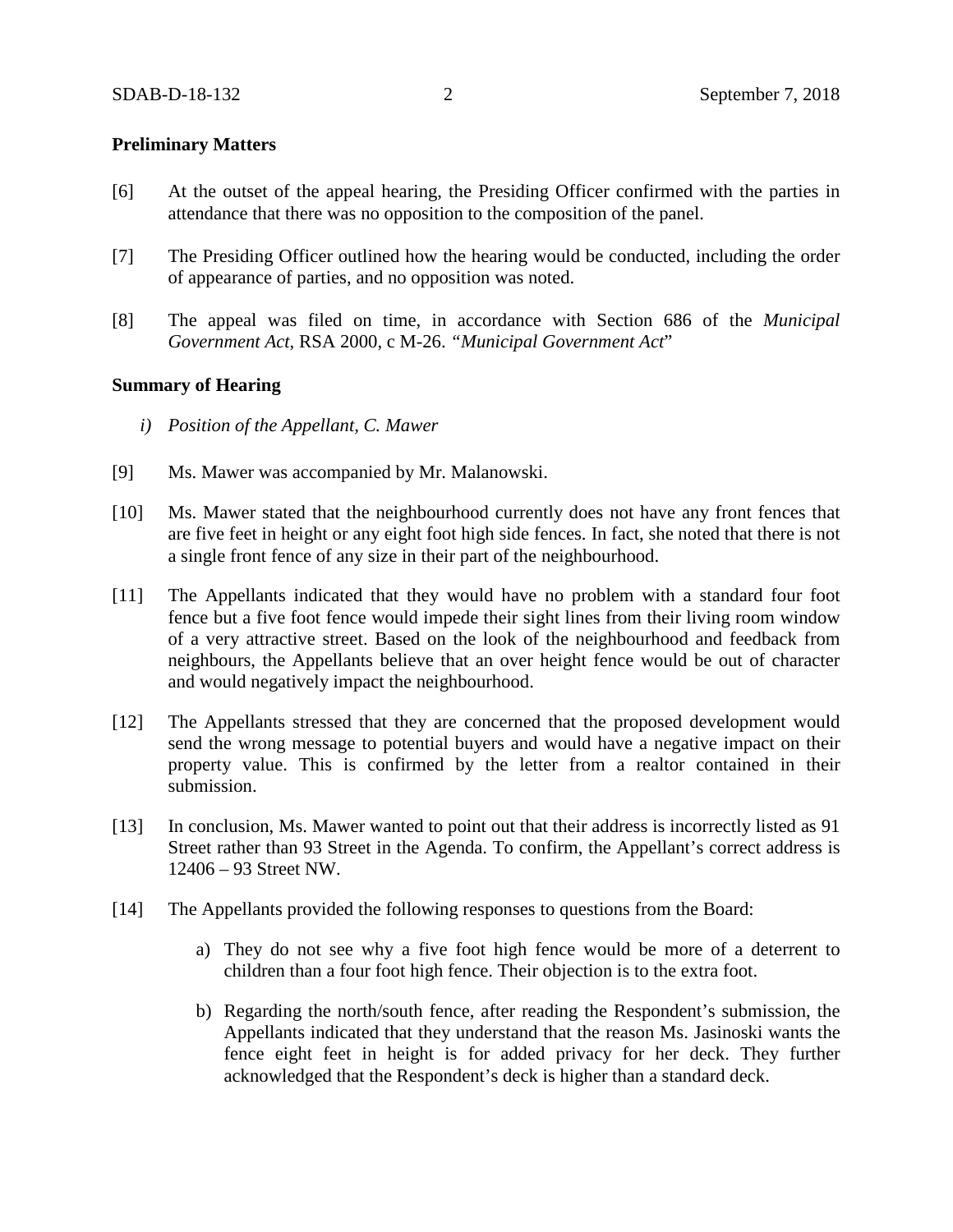- c) Their preference would be for a standard six foot high fence as it is more in keeping with the neighbourhood. They do not believe that people from the street could see the Respondent on the deck with a six foot high fence.
- d) The Respondent cut down trees on her property which previously provided privacy. The Appellants believe that the Respondent now intends to cut down all the trees that are a natural divider between their two properties. The Chair of the Board clarified that the permit before the Board today does not include a full length fence between the Appellant's and the Respondent's property.
- e) They confirmed that three of the signatures on the submitted petition are property owners, the remainder are renters.
- f) The Respondent's house is a foot or two further ahead of the Appellant's house which increases the negative impact that an eight foot high fence would have. Such a high fence would be directly in their sight line from their living room window and would severely impede their view of the neighbourhood.
- g) They have provided different options to the Respondent such as using a lattice for the top two feet of the fence to make it less imposing.
- h) They confirmed there is a significant side yard between the two properties and the eight foot high fence would be eight to ten feet away.
- *ii) Position of the Development Officer, K. Bauer*
- [15] The Development Authority did not appear at the hearing and the Board relied on Ms. Bauer's written submission.
	- *iii) Position of the Respondent, S. Jasinoski*
- [16] Ms. Jasinoski indicated she recently had to remove two giant spruce trees from her property that provided privacy. Unfortunately, these trees were damaged by a wind storm a few years ago and had to be removed which opened up her property to the street and reduced her privacy.
- [17] She plans to construct the five foot high fence in the front yard to deter children from climbing over it and running through her yard. She believed that such a fence would also prevent balls from going over the fence into her yard.
- [18] Ms. Jasinoski indicated that she plans to plant a row of junipers along this fence and feels the higher fence would protect the trees better. The junipers previously planted there were destroyed by children running through them.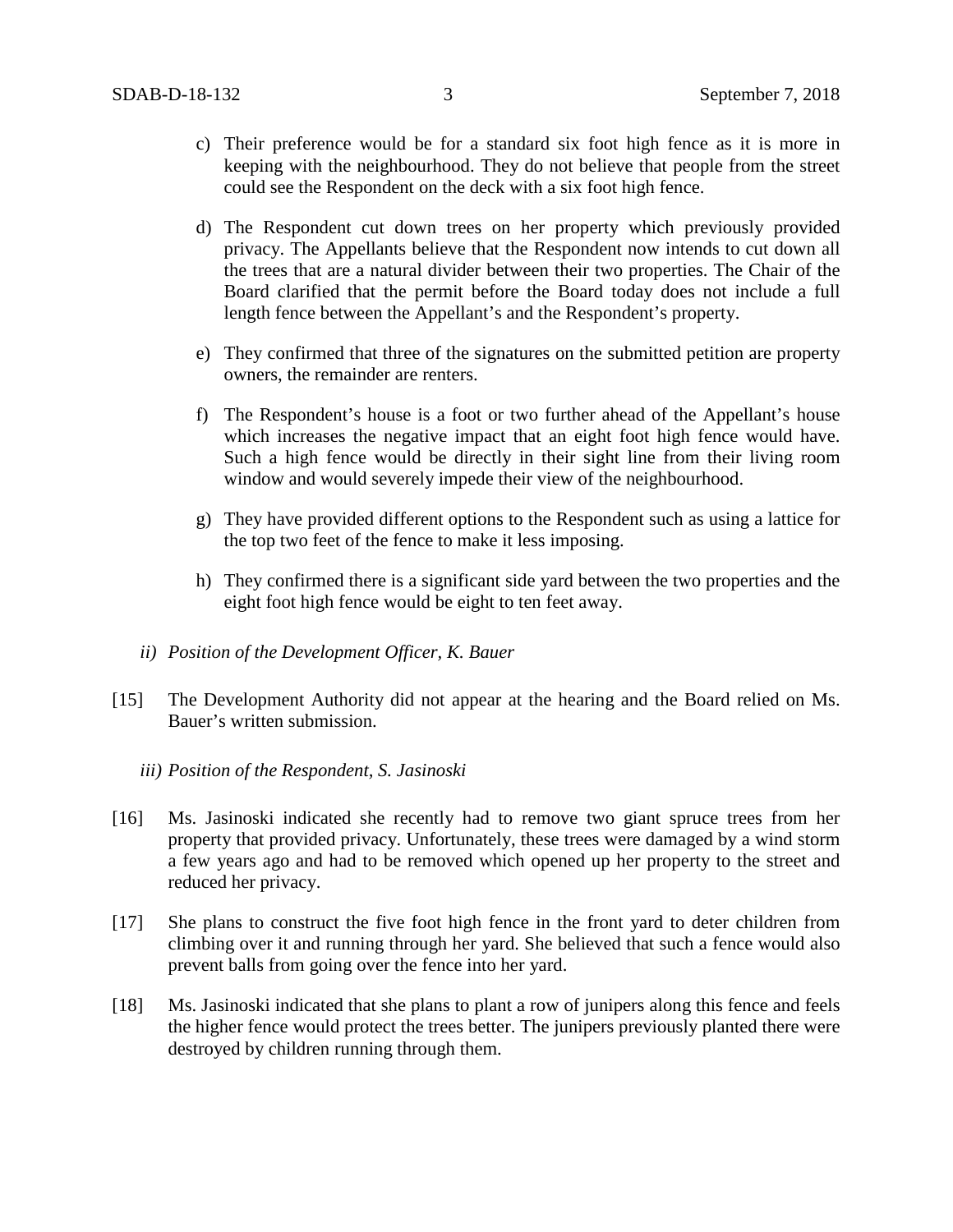- [19] A five foot high fence in the front will also provide extra privacy for her neighbours who have a front patio porch where all the children tend to congregate.
- [20] Ms. Jasinoski intends to put a garden in her front yard and a five foot fence would further allow her some privacy to do so while protecting the plants.
- [21] She would be open to adding some architectural detail to the top two feet of the fence but does not like lattice.
- [22] She has considered stepping down the fence in the front yard partially because of the natural slope of the land. The first part will be five feet high and will step down as it goes towards the sidewalk. The posts have already been installed and there is currently a nine inch difference in height between the first and last post.
- [23] Regarding the planned eight foot high fence between the houses, the Appellant noted that a six foot fence would only cover two feet up the deck and would not provide any privacy for the side yard and deck. An eight foot fence is ideal because it would come up to about the railing of the deck.
- [24] The Respondent provided the following responses to questions from the Board:
	- a) The deck is raised an average of four feet from the ground. A six foot high fence would allow her to be seen from the street if she was at her patio doors. She referred the Board to Image 6 in her submission illustrating this.
	- b) She intends to plant junipers in front of the fence posts to break up the massing of the fence.

### *iv) Rebuttal of the Appellant*

- [25] The Appellants believe that stepping down the five foot fence is a great idea but would like to have something definite spelled out rather than relying on the grade of the ground.
- [26] They are disappointed that the Respondent is unwilling to compromise on a slightly more open design for the top two feet of the fence. They realize lattice is not everyone's taste but do believe there are other options available.
- [27] They have been very impressed with the landscaping the Respondent has carried out in her yard; however, the style of the proposed fence looks more like a sound barrier and is not in keeping with the style of fences in the neighbourhood.
- [28] They confirmed that the fence posts are already in place for the five foot high fence and would estimate they are three to four feet apart. They would like the Board to condition that the last section of fence be only four feet high.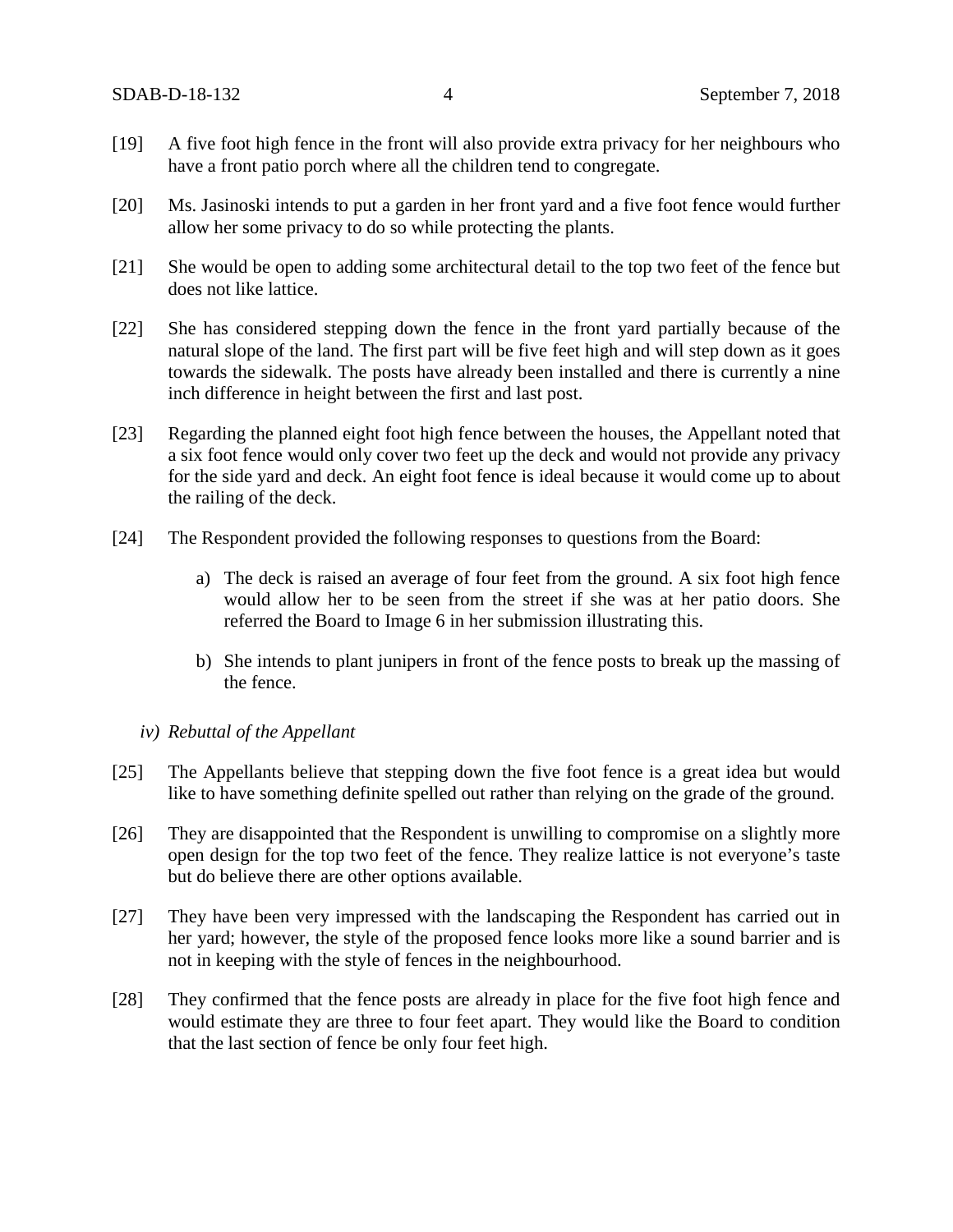### **Decision**

[29] The appeal is **DENIED** and the decision of the Development Authority is **CONFIRMED**. The development is **GRANTED** as approved by the Development Authority.

### **Reasons for Decision**

- [30] Fencing is a Permitted Use in the (RF3) Small Scale Infill Development Zone.
- [31] The Board clarifies that the current application before it is for two fences approved in the application provided by the Development Authority and does not include a previously proposed fence between the Appellant's property and the Respondent's property.
- [32] The Board dealt specifically with the incremental difference created by the granted variances:
	- a) One fence section is proposed for a location that can already have a four foot high fence; the Respondent is asking for an additional one foot.
	- b) The second fence section is proposed for a location that can already have a six foot high fence; the Respondent is requesting an additional two feet.
- [33] Section 49.1(g) of the *Edmonton Zoning Bylaw* states:

In the case where the permitted Height of a Fence, wall, or gate is 1.85 metres, the Development Officer may vary the Height of the Fence, wall, or gate to a maximum of 2.44 metres, in order to provide additional screening from public roadways or incompatible adjacent Uses.

Based on the evidence provided, the Board finds that additional screening from the public roadway is the main reason for the proposed development.

- [34] Further, the Board supports the conclusion of the Development Authority that the raised deck is a hardship with respect to oversight and privacy. The Board, therefore, supports the justification used by the Development Authority to grant the variances.
- [35] The Board acknowledges and accepts the evidence provided that the Respondent has plans to mitigate any perceived massing of this fence with landscaping. The Board finds further that due to the placement of the proposed development, it will not impact pedestrians or traffic. Therefore, the Board finds that the street view will not be materially impacted nor will the neighbourhood generally.
- [36] Some mention was made by the Appellant regarding the potential for the fence to devalue neighbouring properties and while the Board does acknowledge the letter provided from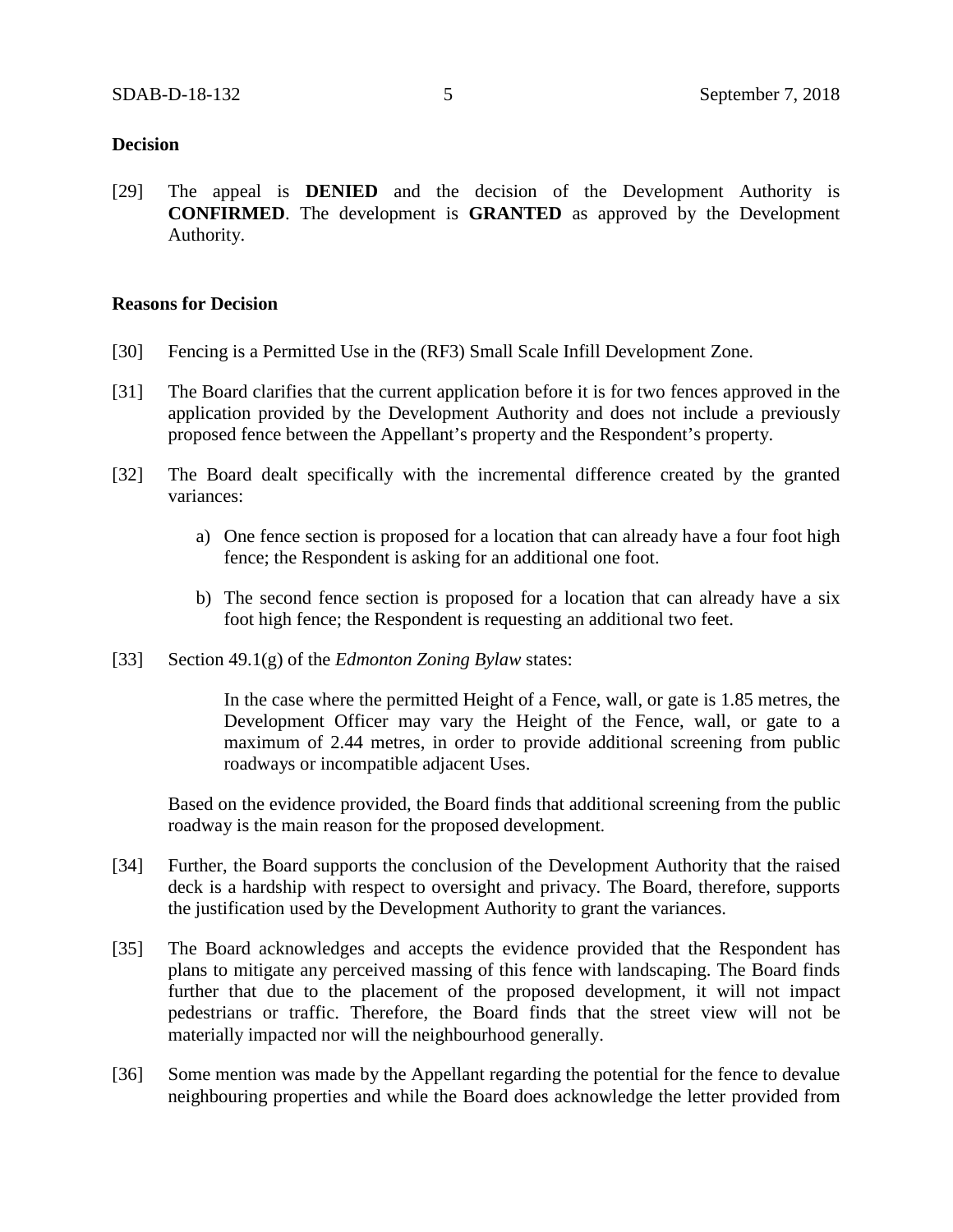the Appellant's realtor, the Board notes that the letter fails to provide quantifiable support for the assertion that the fence will devalue the property.

- [37] While the Appellant indicated that their sight lines may be interrupted by the proposed development, the Board determines that granting these variances will not cause the obstruction of sight lines based on the evidence provided regarding the Appellant's house setback, window orientation and distance between the Appellant's home and the side lot line. Hence, the Board was unable to support the conclusions reached by the Appellant that this fence would have any impact on their sight lines.
- [38] The Board considered conditions with respect to how to build the portions of the fence contained within the variance but was not presented with confirmed and verifiable options to consider and, therefore, considered the original application only.
- [39] Based on the above, combined with a lack of material evidence presented to the Board to the contrary, it is the opinion of the Board that the proposed development will not unduly interfere with the amenities of the neighbourhood, nor materially interfere with or affect the use, enjoyment or value of neighbouring parcels of land.

Vincent Laberge, Presiding Officer Subdivision and Development Appeal Board

Board Members in Attendance Ms. P. Jones; Ms. S. McCartney; Mr. A. Nagy; Ms. D. Kronewitt-Martin

cc: C. Mawer Development & Zoning Services – K. Bauer / A. Wenn